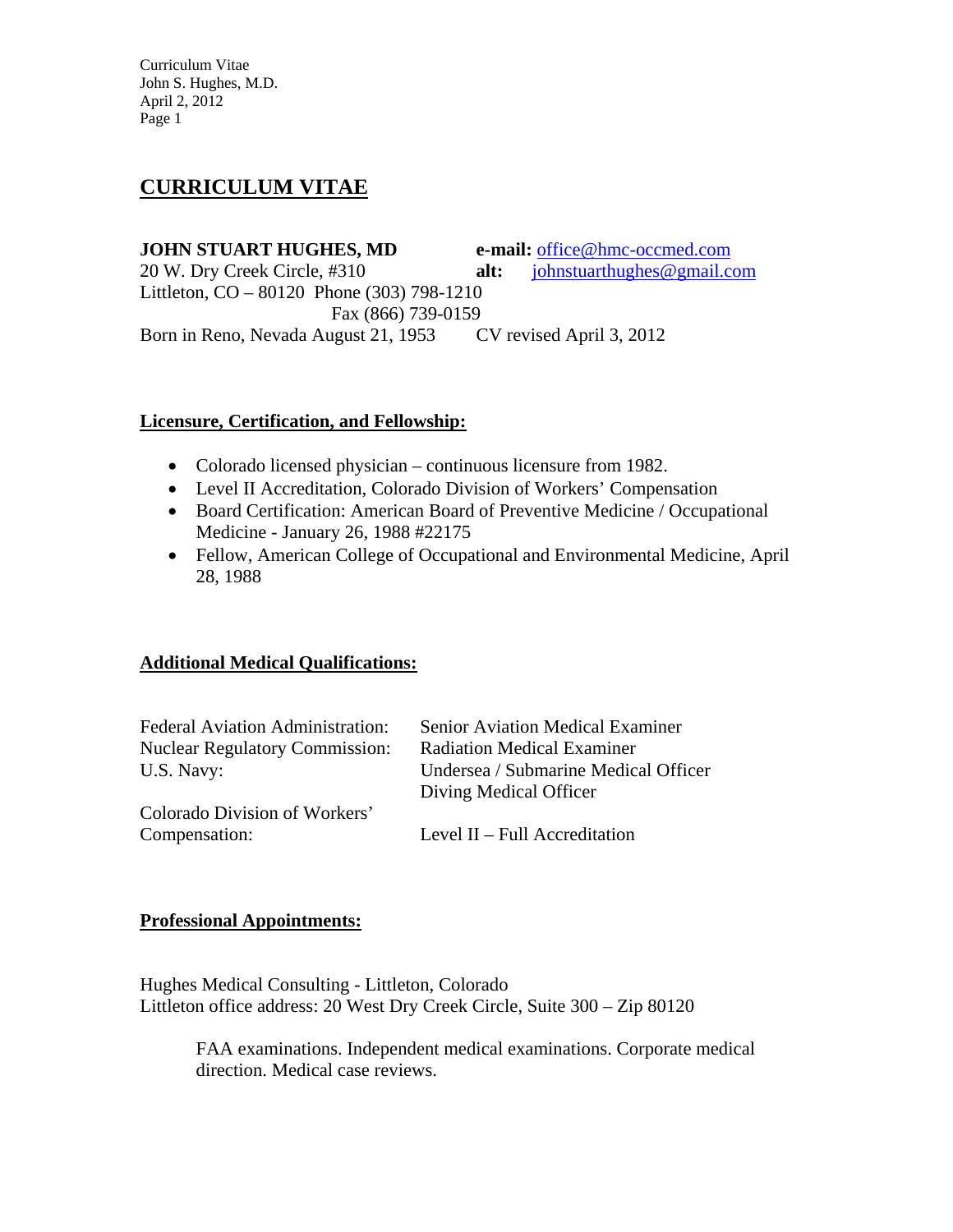CenturaHealth Centers for Occupational Medicine – Littleton, Colorado

 Evaluation and treatment of work-related injuries and illnesses, DOT examinations.

National Renewable Energy Laboratory – U.S. Department of Energy, Golden, Colorado

 Site Occupational Medical Director – worksite surveys, physical examinations, surveillance examinations, and workers' compensation case management.

Colorado Division of Workers' Compensation – Subsequent Injury Fund

Occupational medical consultant.

#### **Academic Appointments:**

University of Colorado Health Sciences Center – School of Medicine

Assistant Clinical Professor in the Department of Family Medicine, May 1994 to present.

Assistant Clinical Professor in the Department of Preventive Medicine and Biometrics.

#### **Board and Committee Involvement:**

Rocky Mountain Academy of Occupational and Environmental Medicine (RMA) American College of Occupational and Environmental Medicine (ACOEM)

RMA Delegate to ACOEM 1992 – 1996, and from 2006 - present Chairman of the ACOEM Physician Assistants section 1993 – 1995 President, RMA 1999 Secretary / Treasurer 2000 - present

Colorado Medical Society

Workers' Compensation and Personal Injury Advisory Committee, member beginning in 1991, was chair of the committee from 1993 until 2003. Resumed the position of chairperson June 2005.

Colorado Division of Workers' Compensation

Psychiatry task force – 1992 to 1998 Independent medical exam task force – 1993 – 1994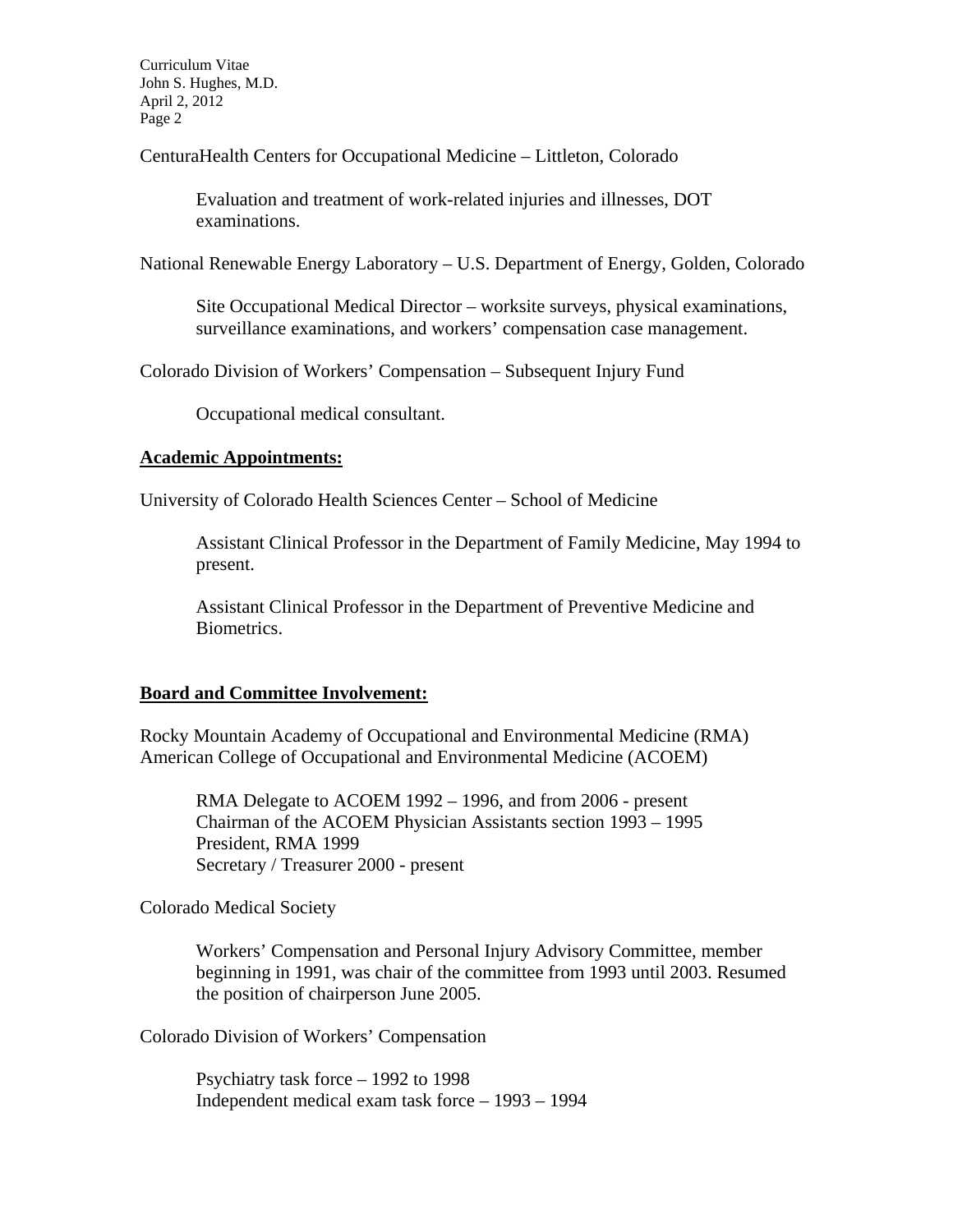> Cumulative Trauma Disorder task force – 1995 to 1998 Medical Care Advisory Committee – member from 1998 to 2003 representing Colorado Medical Society. Member, Medical Advisory Panel 2006 – present Instructor, Level II Certification Course - periodic

University of Colorado Health Sciences Center – Occupational Medicine Residency Program

 Residency Advisory Committee – Member, from 2001 to present Chair, April 2006 to November 2011

Mountain and Plains Education and Research Center – Member, External Advisory Panel, 2006 to September 2010.

## **Graduate Education:**

U.S. Air Force Academy 1971 – 1973 Transfer, completed 2 years University of Colorado 1973 – 1976 BA University of Colorado School of Medicine 1976 – 1980 MD

#### **Postgraduate Education:**

The American Board of Preventive Medicine / Occupational Medicine certified the combined military-civilian training program completed by Dr Hughes as a "residencyequivalent" training program in 1987. Specific components of Dr Hughes' post-graduate training follow:

Post Graduate Year 1:

Basic surgery internship, Portsmouth Naval Hospital in Portsmouth, Virginia. June 1980 to June 1981. This was a rotating internship with emphasis in orthopedics, general surgery, emergency care, and surgical subspecialties.

Post Graduate Years 2 – 3:

The military portion:

June 1981 to December 1981 – Attended training in radiation, submarine and diving medicine. Based at the Naval Undersea Medical Institute in Groton, Connecticut. This program contained three components: The first was a didactic program in Navy occupational and submarine medicine. The second part was diving and diving medicine training in Panama City, Florida – a 12 week course of instruction held at the Navy School of Diving and Salvage. The third portion of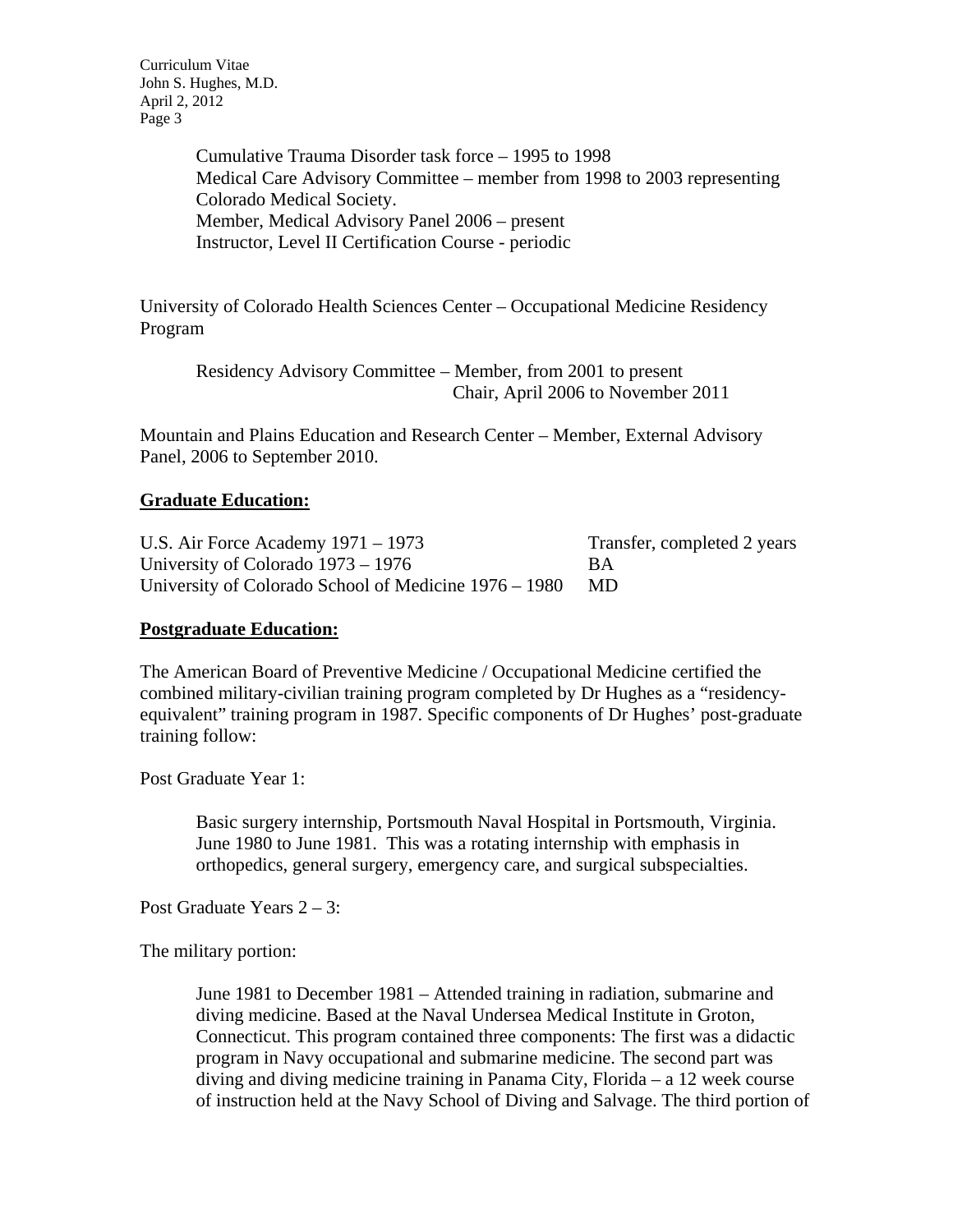this training program was back in Connecticut. It was a didactic course in radiation medicine with a certification by the Nuclear Regulatory Commission to be a radiation medical examiner.

Dr Hughes then proceeded with military medicine thesis and research work toward completion of his diving medicine and undersea medicine qualifications. From September 1982 until October 1982 he conducted 4 weeks of research in acclimatization to decompression stress at the Naval Submarine Research Laboratory in Groton, Connecticut. He conducted an additional 4 weeks of research there from June 1982 through July 1982. He was later required to complete two week practical training programs in submarine medicine and also in submarine underway operations before becoming eligible for the Navy undersea medicine specialty designation. Dr Hughes had a unique career in the Navy with the Mobile Diving and Salvage Unit and SEAL teams that continued on reserve status until his transfer to the Fleet Hospital in 1996.

The non-military portion:

Dr Hughes began his basic science year in Preventive Medicine at the University of Colorado School of Medicine during September 1984, completing the basic science training and passing the comprehensive examinations by November 1985. This program was the basic science portion of the MSPH program. Clinical training was conducted for four months at the National Jewish Center for Respiratory Disease and Immunology under elective credits.

#### **Contributory Assignments, Awards, and Experience:**

 Mountaineering – successful climbs include Denali 1976, 1979; participated in successful rescue and medical care of high altitude pulmonary edema case 1979. Military arctic exercise – Navy SEAL ski trek across Greenland 1983. Swimming/Triathlon – Olympic Trials qualifier 1976 in 200 meter freestyle. Big 8 Conference champion 1650 yd freestyle 1975. Many subsequent competitive swims through 2005: then ranked second in world masters swimming in the 400 and 1,500 meter freestyle distances. Triathlon sports medicine experience medical advisor to Olympic bronze medal winner triathlete Susan Williams in Athens, Greece - August 2004. Continued to compete in various triathlons. Ongoing sports medicine consultant, swimming instructor and volunteer. Anticipates attending 2012 Olympics in England with the U.S. Womens' Rowing Team, and Womens' Eights member Taylor Ritzel. Diving Medicine – Assigned to U.S. Navy Mobile Diving and Salvage Unit 1982 – 1984; world-wide deployment in the Atlantic, Caribbean, and Mediterranean regions - treated many diving-related injuries and illnesses. Military Humanitarian Missions – Assigned to U.S. Navy Fleet Hospital Minneapolis - Medical civic assistance mission to Thailand 1997, served as